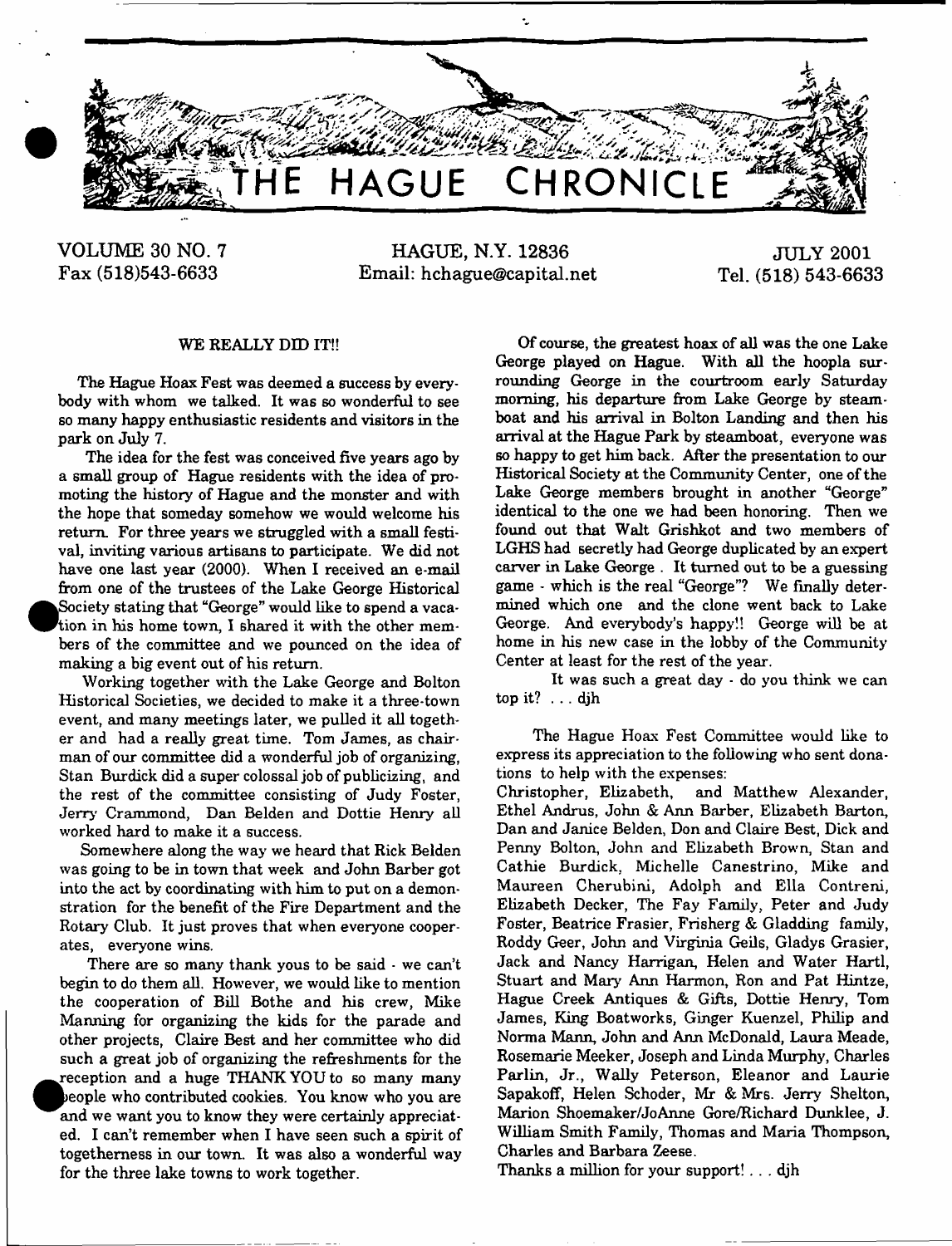#### HAGUE VOLUNTEER FIRE DEPARTMENT

The Fire Dept, reported three calls during June,with 24 man hours expended. Ambulance calls numbered 12 with 84 1/2 hours expended.

The firehall was all abuzz on July 14 for the open house. There was a goodly crowd of people there to take a tour of the facilities and partake of the wonderful buffet which the firemen and ladies served. Now that we have seen it, we can get on the ball and send in our contributions to pay for it!

The HVFD will hold its annual Steak Roast on Saturday, August 4 on the lawn of the new fire house. Serving starts at 1PM. The menu includes com on the cob, baked potato, cole slaw and steak. Steamed clams will be on hand all afternoon. Musical entertainment will be provided beginning at 3PM

#### GRACE MEMORIAL CHAPEL SERVICES

The services scheduled for the chapel at Sabbath Day Point are as follows:

July 22 The Rev. Tom Waltz, Minister: Salem Presbyterian Church, Studley, VA

July 29 The Rev. Bruce Penn Ret: Reformed Church in America, Hendersonville, NC

Aug 5 The Rev. David Mangiante Ret: United Lutheran Church, Mount Holly, NJ

Aug. 12: The Rev. Nickolas Miles, Minister, United Reformed Church of Rosendale

Aug. 19: The Rev. Robert B. Marr Ret., United Church of Christ, Suffolk, VA Celebration of Holy Communion to be held at this service

Aug 26: The Rev. Lee R. Van Sickle, Ret; United Methodist Church Penny Farms, FL

Sep. 2: Rev. Gerard J. Van Heest, Chaplain Emeritus, Hope College, Holland, MI

#### TI FESTIVAL GUILD "Let's Do Lunch and Theater"

The Ticonderoga Festival Guild is sponsoring a trip by bus to Dorset, VT on Sep. 15. They will feast on a delicious lunch at The Bam in Pawlet and continue on to a 4PM matinee of *Redwood Curtain* at the Dorsett Playhouse. Bus leaves Ticonderoga at 12:30PM with lunch at 2PM. Cost is \$65 for trip including lunch and theater. Call 585-6716 (Fest. Guild office) or Louise Davidson, Coordinator at 499-2427. Reservations are limited to one bus.

The High Road, a brand new group dedicated to traveling the road of discovery in the musical sense and finding the music from Gaelic lands, will perform under the tent in Ticonderoga on July 24 at 8PM. Instruments featured are the banjo, hammered dulcimer, guitar, bagpipes, pipes, flute, whistle, bodhran, electric standup bass, concertina, and vocals from each of the members of the trio. La Chic ' N Bones, a perennial favorite with the audiences will perform on July 31. Susan Hamlin and Neil Anderson present an eclectic blend of Celtic, folk, swing and Adirondack music on August 7. An 18th Century View of the Champlain Valley with Stephen Gratto will be the last Tuesday night concert of the season. Stephen opens the program with his juggling specialty as done in the 18th century After intermission, the Do-It-Yourself History Players will present a look at the historical significance of the Champlain Valley in which we live and vacation. Willing members of the audience will be recruited into the Players; the rest will enjoy the show.

The Ti Festival Guild continues its Arts Trek XIX series on July 25 with The Irish Minstrel, features bagpiping, Irish step dancing, traditional tales, lively jigs and reels played on the mandolin and banjo. On August 1, the Poppy Town Puppets combine the excitement of a live band with the enchantment and fun of a magical stage show.. August  $8$   $\cdot$  see the wall of masks and enjoy the characters who spring to life behind the masks. On August 15 the season is concluded with Ali Baba and the 40 Thieves. You will see 12 characters played by one amazing story teller. All Wed. programs are at 10:30AM Kids of all ages enjoy these programs. The Ti Festival Guild is presenting two "after season" concerts. On August 16 at 5:30 under the tent a concert by the Community Band - bring a picnic and enjoy and on^\_ August 21 at 7:30PM an after-season homecoming concert by Phil Henry, Nelson Shapiro and Brendan Coyle.

The Senior Citizen Club is missing a number of bud vases which had been donated for use on tables for special occasions. Perhaps somebody borrowed them for an event and forgot to return them. We understand - we all have lapses of memory, but would you look around and see if you might have them hidden away somewhere. We would really appreciate their return to the Community Center.

#### LAKE GEORGE FUND ANNUAL MEETING

The annual meeting for the Lake George Fund will be held at the Boat House at Silver Bay on Wednesday, Aug. 8. Coffee, juice, and pastries will be served at 9AM and the meeting will be called to order at 9:30AM The theme for the meeting is "Who's Watching the Lake?" The key note speaker will be the new commissioner of the DEC, Erin Crotty. Guests are invited to attend this meeting.

#### *INSTRUCTIONS FOR LIFE*

- *1. Give people more,than they expect and do it cheerfully*
- *2. Memorize your favorite poem.*
- *3. Don't believe all you hear.*
- *4. Don't spend all you have.*
- 5. *Don't sleep all you want.*
- *6. When you say*, "/ *love you " mean it.*
- 7. When you say, "Im sorry", look the person in the eye.

7/01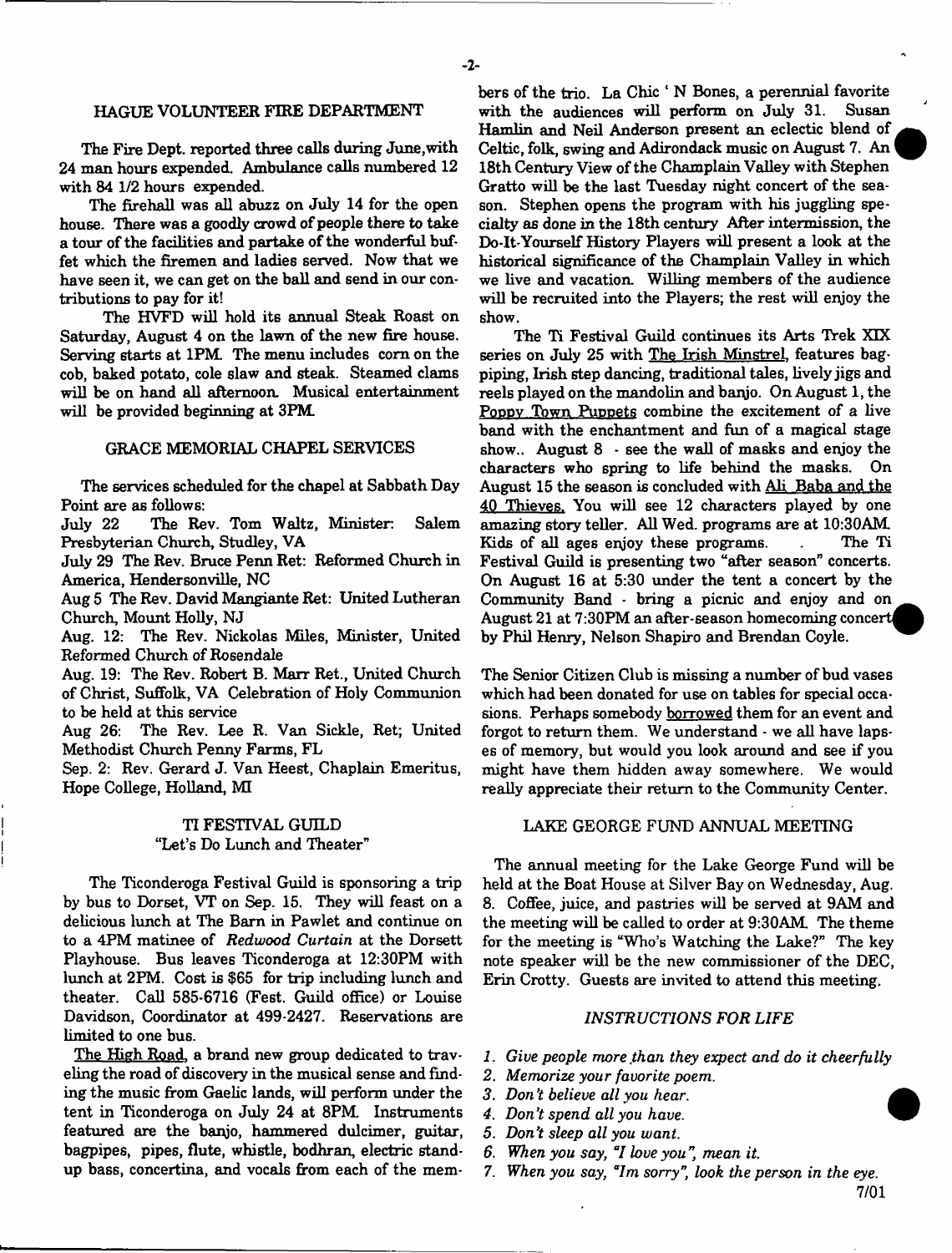In the absence of Chairman Robert Goetsch, Cris Ginn was appointed to conduct the meeting. A public hearing was held on the OToole property on corner of Dodd Hill Rd. and Rt. 9N. One letter in opposition was read. Mr. William Lamy, Project Engineer for the county and John Breitenbach, attorney for the O'Toole's agreed that the recommendations in Mr. Lamy's letter and from Mr. Jarvis, APA be incorporated in the recommendation for a variance.

A second public hearing was held in the matter of the Ingrey dock, which was put in by a contractor a number of years ago without obtaining a permit. Mrs. Ingrey submitted photographs of neighboring properties, which stressed their prudence in not altering their waterfront, as compared with neighbors. Both hearings were closed and regular meeting opened with Cris Ginn presiding.

At the regular meeting - (A) Warren Co. DPW, with the permission of the O'Toole's would like to subdivide a 2.02 ac. lot into two lots of .25 ac. and 1.77 ac. This is to allow for a pump station to be built on the smaller lot for the sewer system. The larger lot will conform to minimum lot dimensions and area. The smaller lot will not meet area requirements of 1.1 ac. LAW Section 160-23 of the Hague Zoning Ordinance. The Hague Planning Board recommended approval requiring stormwater generated must be directed away from the O'Toole's lot to existing roadside water surface drainage. Warren County Planning Board had no objections.. Zoning Board moved variance be granted in accordance with the following attachments: 1. W. Lamy's letter of 6/27/01 to J. Breitenbach. 2. Mr. Jarvis' memo of 6/22/01 to Mr. Gurzler. 3. Dodd Hill Pumping Station drawing C -ll with full revision, dated 6-28-01. T. King suggested adding an amendments: That this would be subject to final approval of all involved agencies for proposed use only. Four Board members voted aye, none voted nay. Motion carried unanimously.

(B) Dock Doctors (for Ingrey), Bob Kat Lane in Arcady. Dock Doctors are applying for a variance after the fact for a 16 ft. by 20 ft. deck which is 26 ft. from the lake and requires 24 ft. relief from Section 160-50 B (b) Hague Planning Board recommended approval with a letter of admonishment for construction without the appropriate approvals. Warren County Planning Board approved. Project has no county impact. Variance granted for the deck as it now exists only.

Preliminary Variance (A) Dimond, Pine Cove Rd. Ms. Dimond is requesting relief from the Hague Zoning Ord. for side yard setback (6 ft relief) and Lake Shore setback (46 ft. relief) for a boat rail launch system and a 200 sq. ft. accessory storage building. Public hearing scheduled for July 26.

(B) Tumamian, 9200 Lake Shore Drive (The Quarterdeck) The Tumamians would like to construct a 6 ft high 60 ft. long stockade fence 3 ft from the highway right of way at the top edge of an existing retaining wall to help shield them from roadside noise and headlights. Public hearing scheduled for July 26.

#### PLANNING BOARD - 7/5/01

July 19 has been set for a special planning board meeting to discuss the variance request of Warren County DFW re: O'Toole property.

Porter (for Simmick) Grayford Lane, south of Indian Kettles. Existing right of way goes through the proposed portico, which will be used for parking. New road will be moved closer to 9N. House will be within 50 ft of the lake.

Dimon - see Zoning Board. Planning Board recommended approval to Zoning Board.

**Tum a m ia n** - see Zoning Board - Recommended to Zoning Board to disapprove the six ft. high fence.

Dockside Marina - Requesting site review approval to add commercial auto and truck parking as well s storage for boats and trailers to the Waters property on Decker Hill Rd. This will relieve congestion at his lake-side facility. The project has already been The project has already been approved for storage of cars , pick up trucks and boat trailers only. LGPC approval is needed for boat storage.

Special meeting of Planning Board will held on July 19 concerning these projects.

#### TOWN BOARD - 7/10/01

A letter read by Tom James which he got off the web site, stated that the writer had spent time in Hague some time ago and was privileged to talk with Clifton West about genealogy. He was distraught at his death and stated several times how kind Clifton had been to them.

Art Hatfield, from the Kiwanis Club, presented the town with a check for \$750.00. It is the Kiwanis ' contribution for the fine work done by the town and the Enhancement Committee for the beautiful flower, bush and rock arrangement at the intersection of Rt. 8 and 9N. In behalf of the town of Hague Dan awarded a certificate of appreciation to the Kiwanis Club for its contribution to the town of Hague.

Dottie Henry thanked the town board for the support for the Hague Hoax Fest. She also brought up the subject of the parking at the town beach. She had been to the Bolton town parking lot to pick up the monster on the 7th, and though the car had four people dressed in costume, we we were charged \$4.25 for parking. On discussing this on the way home we came to the conclusion that this was the reason that the town of Hague's launch and parking are overworked. It makes sense for people from other parts of the lake to come to Hague to launch their boats when we have a fee of \$10 in and out and no parking charge. She suggested raising the fees for non-resident boaters and also for Cont. on page 4 - Town Board 7/01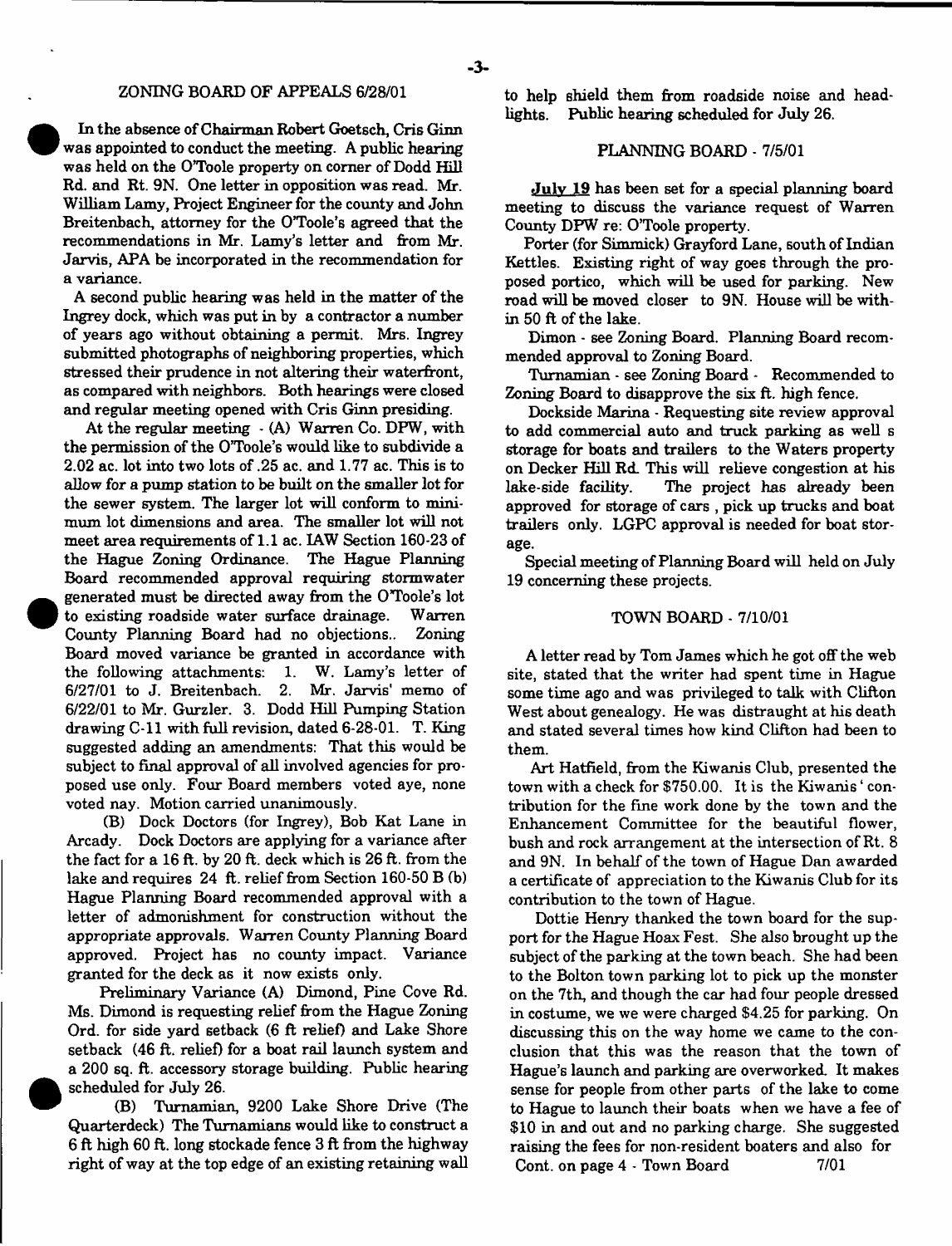Cont. from page 3 - Town Board

non resident use of the park. She hopes that the town will take this into consideration before the next season.

Nelson Waters reported on his boat storage on Decker Hill Rd. The congestion on the lake at the Dockside has lessened. He thinks that things are a lot better. He had written a letter to the board asking for a particular disposition with a particular member of that board. Is there any disposition on that letter by the board? Councilman Hourigan stated he thought this should be a matter for Executive Session. Supervisor Belden stated that he was proud of the way Mr. Waters and Mr. Merrill had worked with the town and the Park Commission. Things should work out for all concerned.

#### REGULAR COMMITTEE REPORTS:

• Assessor & Justice - Steitz. Town Justice has asked permission to attend a conference on Sept 30-Oct 3. \$130.00 per night. Part is coming from state. Cartwright property asseessment has been settled out of court.

• Building & Grounds \* Megow . Fan system has been installed in attic of Community Ctr.

• Fire Dept. - Hourigan - Steak roast on Aug. 4 (see back page of this paper) Remember that the Firehouse is also used as an emergency center for the Red Cross.

• Personnel - Hourigan - New employee, Rick Myers was hired as a transfer station operator. Will continue to work on personnel manual.

• Planning & Zoning & Storm water - Steitz. see ZBA and Planning Board on page 3. Storm water workshop will be set up in the next three weeks. We have a grant for Hague Brook for \$366,000, for which we have to come with a plan.

A letter from Art Hatfield with his resignation from the Zoning Board as of Oct. 31, 2001. Mr. Steitz stated that we do have a problem getting good people to serve on these boards. Dan recommended that we do not accept his resignation at this time.

• Recreation & Promotion - Hourigan . Mike Manning is conducting a successful basketball program. Whiffle ball on Thursdays. Swim program is being held at Silver Bay this year. Any children from 6-12 should go to Slim Pt. from 1:30 to 2PM Call Bertha at town hall or call desk at Silver Bay to apply for entrance into the program. Boat training (see p.8. Antique Show and Arts and Crafts Fair (see p6) Music in the Park (See p.4)

•Sewer *ftl* - Belden. DEC and APA waived public hearings Public hearing on the Resolution for Sewer on the 26th. at 6:30PM Hope to go for bids soon.

• Parks and recreation - Fitzgerald. Problem with vandalism in the park. Art Steitz has talked with Chuck Merritt about a monitor system, which can be done in any type of light. If the kids mess with it, their picture is already recorded. There would be four cameras, a monitor and receiver and the ball park figure is \$1500.00 - \$2000. Will act on it immediately.

• Transfer Station - Megow - Income for month of June was \$5,600.50. A grant is being written for purchase of a new truck for the Transfer Station. If granted, it would be 50% funded. The truck will not be purchased unless grant is approved.

UNFINISHED BUSINESS:

• Contract signed with Herb Trainor to pick up junk cars under grant from state. Has to be finished by Nov. **1.**

• Resolution #61 to hold public hearing be held on the 26th of July at 6:30PM, to give people an opportunity to be heard in sewer district increased funding to be increased from \$1,502,200 to \$7,920,093, total amount of expenditure to the district. It is still 100% funded for all the capital costs.

#### NEW BUSINESS

•Wesleyan Church asked for permission to use beach for coffeehouses on 7/13, 8/3 and 9/7/01. Granted

• Set a date for public informational meeting on water system on Aug. 7 at 6:30PM. To be coordinated with govt, officials. Call first to confirm date.

• Town to buy tree in memory of Clifton West (p11 for further info.). .. jb & djh

#### HAGUE HISTORICAL SOCIETY

The Hague Historical Society's annual trip this year will be to Saranac to a museum discovered by Betty Van Sleet. The date is Sept. 22 and we will car pool from the Community Center, and we must have at least ten (10) registrants for the expedition. Please register for this by phoning 543-6161 no later than Wednesday, Sept. 12.| We will have lunch at the Saranac Hotel, and we need to let both the hotel and the museum know many of us we can expect to have in our party. . . ewa

#### WARREN COUNTY COUNCIL OF SR. CITIZENS

All Warren County seniors are invited to participate in the annual Senior picnic, to be held at the Lake George Battleground Park in Lake George. The date is Sept. 5, with a rain date of Sept. 6. Serving will begin at noon (grilled chicken, chips and watermelon are on the menu) but bring your lawn chair and come early. There's always somebody to visit with, and it's a splendid chance for us to meet seniors from other clubs in both Hamilton and Warren Counties. . . ewa

#### MUSIC IN THE PARK

On July 25, 2001 at 7PM the Silver Bay String Quartet will perform in the park. Stan Burdick will be calling for square dancing in the park on August 1 at 7PM, the LaPointe Brothers on Aug. 8 at 7PM, Rick Bolton and the Dwyer Sisters on Aug. 15 and Mary Jo Von Tury & Dwinal Smith on Aug. 22, all at 7PM Bring a blanket or chair and enjoy a pleasant evening undej the stars.

These programs are sponsored in part by Warren County Youth Bureau and the Town of Hague. 7/01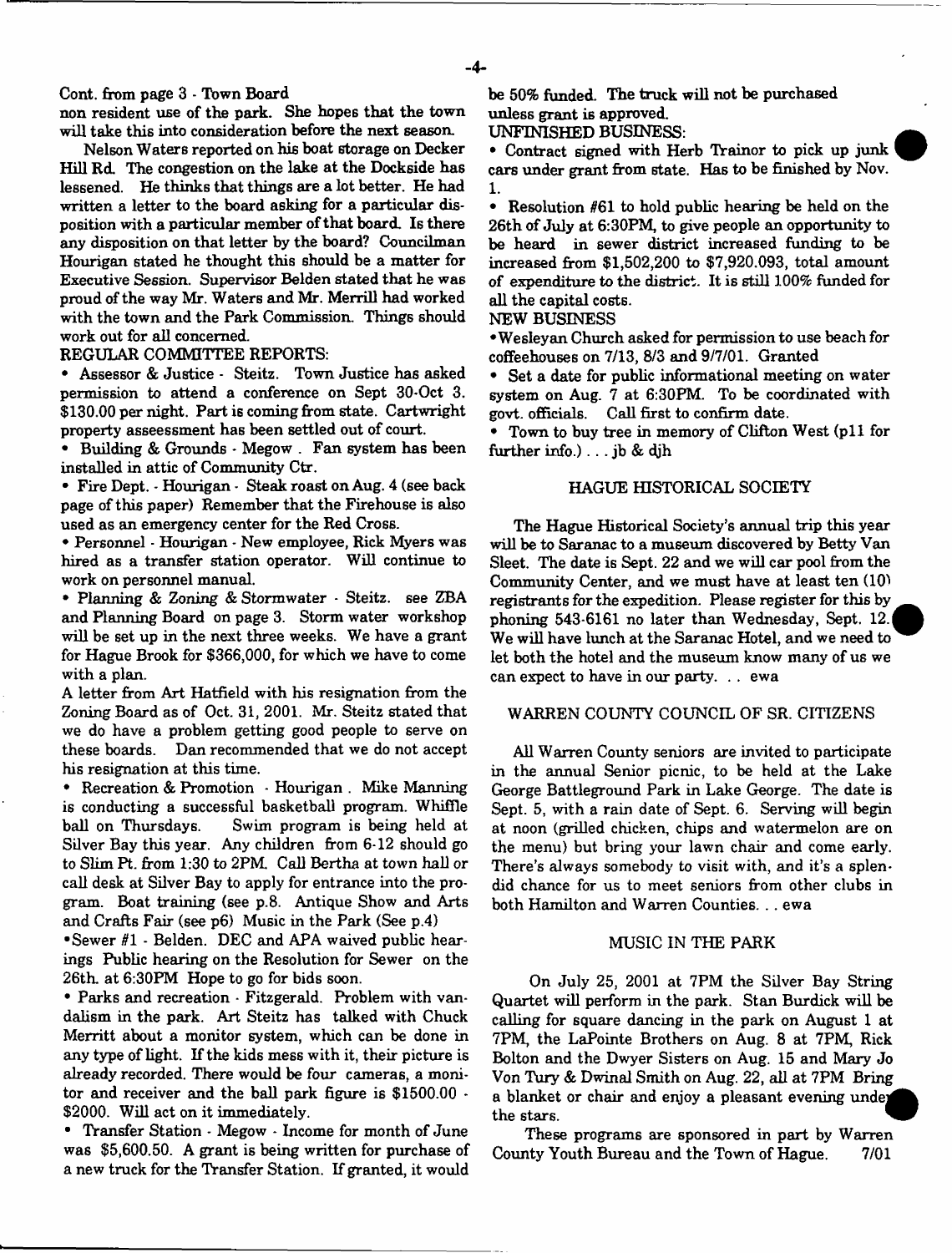#### NATURE NEWS by Laura Meade

- 5-

Do you realize how many beautiful wildflowers are hiding, just waiting to be discovered, in the Town of Hague along the roadsides, near the woodland paths, in swamps, ponds, and fields? There are more wildflowers than I will ever see. Over 20 years ago I set out on a mission of discovering, photographing and documenting wildflower species, bloom dates and habitats with my friend Elton Rising. Sometimes we argued, sometimes we agreed, but we always came to a final decision.

After several years, one spring we contrived a map of wildflowers on the Lakeshore Mine Road, walking every day in all kinds of weather, documenting species, bloom dates and dates when blooms had "gone by". Because I knew we were privileged to walk at that time on that trail, I gave a copy of the map to David Lawrence. Five years later (after no comment to us) David gave me two handwritten booklets one Sunday morning at the Hague Baptist Church Sunday service. I was speechless! He had walked that trail with botanical books and contrived 50 Haiku poems, featuring comical, serious, spiritual and botanically correct poems, as he imagined how Elton and I learned the flowers during our conversations in the woods. How could I ever thank him? I was overwhelmed!

Over the years (unfortunately after David's death) I was finally able to contrive a wildflower poster as a small token of appreciation when Jerry Shelton prepared a poster of ten protected native plants of Hague from the photos that were taken by Elton and me. This poster has been donated to the Town of Hague and now hangs in the lobby of the Community Center.

#### WEATHER NOTES by Mary Lou Doulin

Surprisingly this has been such a cool Adirondack summer. July is normally the warmest month of the year but this year the temperatures rarely hit 80 degrees. Temperatures s are about 10 to 15 degrees less than normal.

Showers and thunder storms occur frequently but generally don't linger. Clouds appear out of nowhere and storms spring up where blue skies have just been. We are about 2 1/2 inches less in rainfall to date but it has really been just beautiful. The flowers, gardens and lawns are gorgeoous . It has been wonderful sleeping weather and the night sky has been beautiful. The full moon was July 5.

#### HAGUE SENIOR CITIZENS CLUB

The Hague Senior Citizens Club will have its annual picnic at the Hague Fish and Game Club on Tuesday, Aug. 28 at 12 noon. All participants are asked to bring food to share, but do NOT bring a dessert. Desserts will be furnished by the club. PLEASE register for the picnic by phoning 543-6161 no later than Aug. 23.

A special thanks to the Hague Fish and Game Club for allowing the seniors to use its facilities again this year. . . ewa

#### BAKE SALE

The Hague Baptist Church is holding a bake sale on Friday, August 3 from 9AM-12Noon on the parsonage lawn. Those Baptist ladies really know how to bake!

#### ROTARY CLUB OF NORTHERN LAKE GEORGE

The Rotary Club had a banner day on July 7. While some Rotarians were in Ticonderoga sponsoring a coin drop, others were at the park in Hague working for the auction. Both fund raisers were very successful. Special thanks to Art Andrea, auctioneer and his helpers, George Garrison and Barry Squier, who did a yeoman's job collecting all the "stuff" to sell and helping the auctioneer. Also a thank you to Kay Barton and Ronni Garrison for being the "bankers". While they were all working so hard at the park a crew of Rotarians and friends was collecting money for the coin drop. They included Dan Belden, Joanne Brown, Walter Thorne, Walter Hartl, Bill Knauss, Pam Thorne, Ted Santaniello, Marty Brown, Chuck Fillare, Lee Keeler, Art Andrea, Melissa Brown, and Jessica All in all a very successful effort on the part of the Rotarians!

The Rotary Club meets each Tuesday morning at 7:30AM for breakfast at Watson Arts Center, Silver Bay Assoc. Visitors are always welcome. On July 24 the District governor will visit and on the 31st we will have a club assembly. Plan to attend the August 7 meeting when Carol Gregso, (the Erma Bombeck of the Adirondacks) will speak on "The Pottersville Complainer". Should be fun!

The Rotary Club of Northern Lake George each year presents the Dr. Robert & Mrs. Helen Cole scholarship to a graduating high school student. This year the winner of the award was Jennifer Marie LaBounty of Ticonderoga.

#### WESLEYAN CHURCH PLANS EVENTS

On August 3 the Wesleyan Church will hold a Coffee House at the Town Beach from 7-9PM. It is open mike night and everyone is welcome. In case of rain the event will be held at the Wesleyan Church on Rt. 8.

Another coffee house is planned for September 7.

The church is planning its annual PIG ROAST on the church lawn on August 11. The entire town is invited to this annual fun event. It would be appreciated if you would bring a dish to pass. Otherwise, it is free to anyone who would like to participate.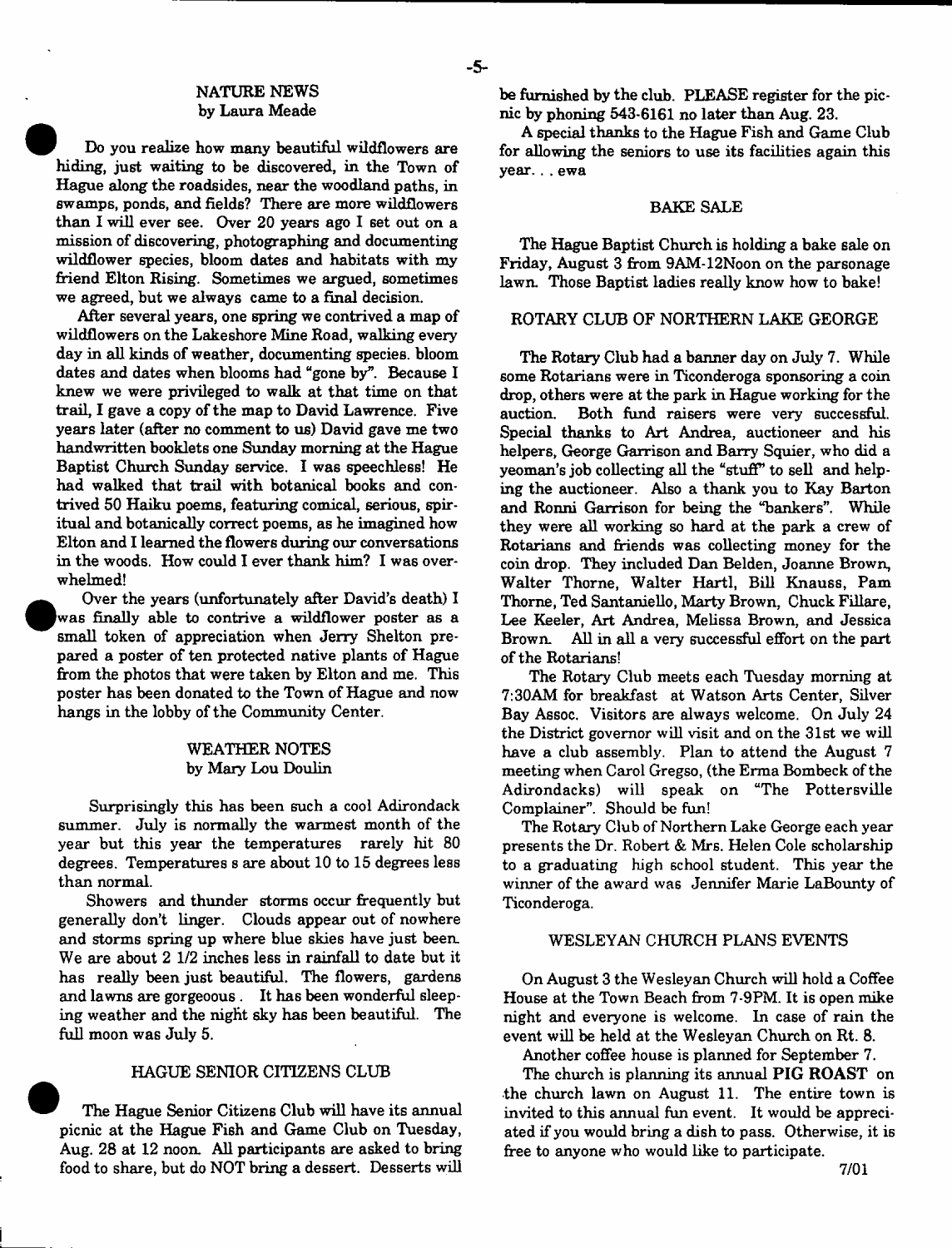## OBSERVATIONS

#### by Anonymous

• A lady carrying a plastic bag picking up trash as she takes her daily walk. Wish others would do the same.

• Beautiful wildflowers growing along Rt. 9N near the Skahans.

• Hanging town flower basket in the south end of town on Rt 9N gone! Maybe the person who borrowed it will return it.

• Simple elegance of the Darrin Park - boulders and lilies.

• Nice conformity of flower colors by the local gardeners and the Town Enhancement Committee.

• Empty banks across the brook by the Hague Market and across from the Lakeshore Garage. Wildflowers would look wonderful on these banks.

• Old vacant garage on south end of town on Rt 9N. It would help if curtains could be hung in the store window to hide the mattress and old furniture.

The new shops, and old as well, along Rt. 8 look delightful.

• The flags around town are looking worn - need to be replaced.

• Water faucets in the bathrooms at the Visitor Center spray the unsuspecting bystander.

• How attractive the outside of the Hague Market looks. • A stockade fence behind the trees at the sandpit at Sabbath Day Point would improve the appearance.

• The LaPann house on Rt. 9N has had a lovely facelift. It looks charming.

#### ANTIQUES SHOW

The Hague Chamber of Commerce will host its 4th Annual Antiques Show on Saturday and Sunday, July 21 and 22 at the Hague Community Center from I0AM to 4PM

There will be American country furniture, vintage clothing, linens, china, glassware, memorabilia, estate jewelry, porcelain, old post cards, Adirondack and military items. The Wurst Haus and Kettle Com will provide refreshments. Dealer inquiries are welcomed. For more info, call Mitzi Fillare at 543-6344.

#### HAGUE ARTS AND CRAFTS FAIR

The 30th annual Hague Arts & Crafts Fair will be held on Aug 4 and 5 at the Hague Community Center from 10AM - 4PM Approximately 45 exhibitors will participate, coming from as far away as Susquehanna, PA

Over the 30 years this show has been held the quality of the items has continually been refined and improved to the point that this fair is now a great cross section of local talent and Adirondack folk art artisan Some of the items to be displayed are handmade jewelry, baskets, teddy bears, hand carved song birds and

shore birds, folk art Santas, American Girl doll clothes, Barbie doll clothes, stuffed animals, dried floral arrangements, hand painted wooden items, oak furnij ture, etc.

There also will be home baked goods, jams, jellies, herbs, spices, and honey products. Special luncheon items will be available from The Wurst House. For further information, call Mitzi Fillare at 543-6344.

#### TICONDEROGA HISTORICAL SOCIETY PRESENTS CHRIS SHAW IN CONCERT

Chris Shaw, singer, songwriter, storyteller will perform under the Ticonderoga Festival Guild Tent in Ticonderoga on Sunday July 22, 2001 at 3PM. Chris is steeped in the lore of the American Northeast. Members of his family have been steamboat pilots and lumbermen in the Adirondack region since the French and Indian War. These roots run deep in the songs and stories Chris performs today in concert halls, Grange halls, coffee houses and festivals all over the world.

Tickets are available at the Hancock House Wed-Sat. from 10AM to 4PM, or come to the tent and enjoy the afternoon in Ticonderoga as we celebrate our north country heritage through the music of Chris Shaw. Tickets are \$8.00 for adults, and \$5.00 for children. All proceeds of the concert have been generously donated by Chris Shaw to the Ticonderoga Historical Society.

#### CHAPMAN GARDEN TOUR

• Six outstanding private gardens in the Glens Falls area. • Guided tours of ACC Arboretum by Prof. Dave Hodgson. •Heirloom birdhouse auction. Now on view at the Chapman Museum. Some designed by prominent architects and other artists and artisans who have created one-of-a-kind designs. Place your bids at the museum and update bids by phone. Ticket Info: \$10 for tour; \$15 for tour and picnic pack to be picked up at museum. Date: Sun. July 22, 2001 from 11AM - 4PM Call 793-2826 for more info.

#### COFFEE HOUR FOR KATE HOGAN

Ms Hogan is a Republican candidate for District Attorney and will be at the Northern Lake George Resort on Wednesday, Aug. 1 at 10AM. Come enjoy a cup of coffee with Kate and learn more about her experience and why she wants to be D.A.

Winners in the 14th annual poetry contest at Ti Middle School included James Howard, Stephanie Nast and John Breitenbach, all sixth graders, from Hague, Congratulations!

Winners in the Hague Hoax Fest 50/50 were: Ron Prisco, LaGrangeville, NY, J. Monkofsky, Syracuse, NY and Lisa Trudeau, Ticonderoga. 7/01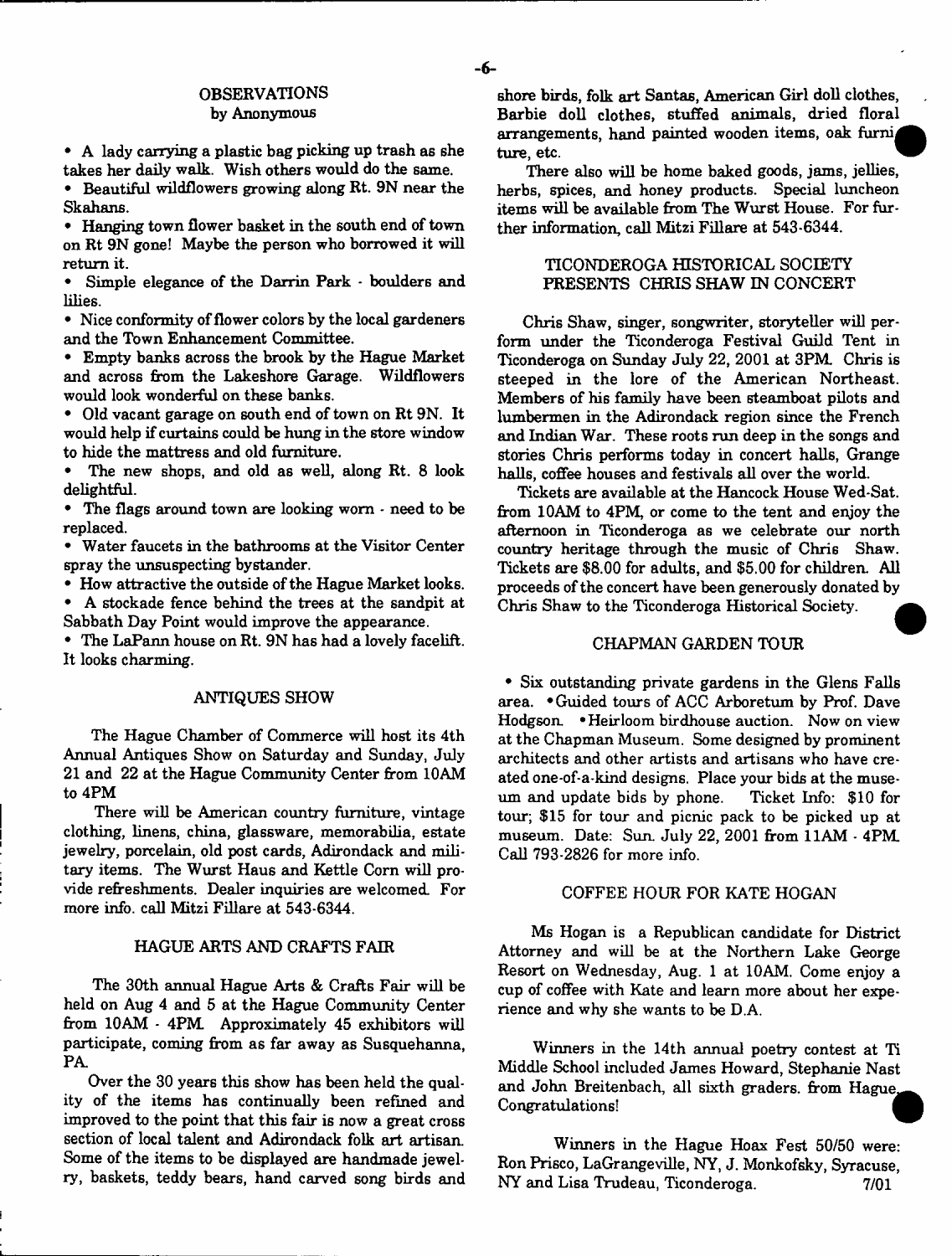# *SOUNDINGS*

DIED: George Cary Turner, 63 on June 15. He was a summer resident far most of his youth and had many friends in Hague. He is survived by his wife Kathleen, a son, a daughter, a step-daughter, four grandchildren and sister Joan Derrenbacker.

DIED: Eva Connell Geskey, 85, On June 18, 2001 in Cocoa Beach, FL. She is survived by her husband, Michael and daughters Elise Geary, Hendon, VA and Mary Jo Keeler, Hague. She is also survived by 7 grandchildren and 7 great grandchildren.

DIED: Deleno T. Chesky, 67, of Troy and a lifelong summer resident of Hague, in Albany on June 19, 2001. Mr. Chesky was the son of the late Louis & Sadie Chesky and was retired from G.E. Intematianal. He is survived by his wife of 42 years, Anne (Brewster) and two daughters, Julieanne Tebsherany, Arlington, VA and Martha Kearns, Duxbury, MA. Memorial donations may be made to the Hague Volunteer Fire Department

DIED: Dorothy Charlton Van Leeuwen, 92, on June 23 in Schenectady, NY. She was a long time summer resident of Silver Bay. She is survived by her husband, the Rev. Cornelius Van Leeuwen, two daughters, Jean Gavril, Chappaqua, NY and Barbara Kossuth, Tinley Park, IL and one son, John, Saratoga Springs, NY. Also surviving are 8 grandchildren and 6 great-grandchildren.

•

DIED: Jack Hodecker, 80, on June 26 and Erma Hodecker, 80, his wife, on July 8 in Florida. They have been summer residents of Cape Cod Milage since 1986. They are survived by one son, Ted, and a daughter Carol Calcagni and four grandchildren.

DIED: Mary (Hoffay) Morin, 47, Raymond, ME on July 4. She was the daughter of Janet Hoffay. Hague and Harold Hoffay, Chestertown. She is survived by one sister, Ruth Carson, Mineville and 2 brothers. David, Hague and Mark, Pottersviile.

DIED: Hazel J. Butcher, 84, Hagerstown, MD and Silver Bay, NY on July 6 in Hagerstown. Mrs. Butcher was a long time summer resident of Silver Bay. She is survived by her husband of 60 years. Rev. J. Russell Butcher, three daughters, a son, a brother, three grandchildren and two great-grandchildren.

 $\bullet$ DIED: Clifton F. West, 92, a lifetime resident of Hague, on July 6 at Vermont Medical Center. He is survived by his wife, Marguerite, daughter and son-in-law , Betsy and the Rev. Robert Jensen, Wilton and four grandchildren. See related article on page 8.

BORN: Jack Anthony Cherubini to Karen and Michael Cherubini, Philadelphia PA, on April 26, 2001. Proud grandparents are Michael and Maureen Cherubini S. Hackensack, NJ and W. Hague Rd., Hague.

BORN: A son, Connor James, to Randy and Traci Dickerson, Black Lick, Ohio on June 29, 2001. He has a sister, Caitlin May and his grandparents are James and Donna Aloi of Peru, NY. Proud great grandparents are Jack and Doris Bolton, Hague.

A HAPPY 90TH birthday to Harry White on Aug. 10, a long time resident and former zoning administrator in Hague. His address is 3868 Western Turnpike, Hillcrest Commons, Lot #118, Duanesburg, NY 12056.

#### SIXTH MARKING PERIOD HONOR ROLL

The following students are listed on the honor roll for<br>ade 12 First Honors: William Bothe, Katie Grade 12 First Honors: Breitenbach, Anne Johnson, Second Honors: Tasha Braisted, Joanna Jordon. Dawn McCoy, Joshua Ross Grade 11 First Honors: Heather Hassett, Joee Plass, Alison Rutkowski Second Honors: Lucas Frasier, Angela Mascarelli, Theodore Santaniello, Brandon Trudeau, Tyler Wells Grade 10 First Honors: Jessi Frasier, Second Honors: Katie Belden, Daniel Cain. Adam Charboneau, Kelly Frasier, Matthew Russell Grade 9 First Honors: Matthew Frasier. Monica Sitts SecondHonors: Thomas Haskell

Congratulations to Aliscn Rutkowski who received a perfect 100 on her History Regents this year. Alison will be a senior at Ti High School this coming year.

Lauren Mack, Hague, was named to the dean's list at Fairfield Univ. Lauren is a graduate of Ti Hi School.

Kathryn Rutkowski, daughter of Mark and Gail Rutkowski, Silver Bay, was named to the dean's list for the spring 2001 semester at St. Michael's College in Colchester.

Four grandchildren of Friends Point families entered the Ticonderoga 4th of July Montcalm Mile Run. Petey & Graham Michael's grandsons finished as follows: Jesse Rogers, 1st in the under 8 age group with 6:29, Peter Rogers, 1st in the 9-11 age group with 5:53 and Luke Rogers 3rd in the 12-14 age group with 5:48. Alison & Bruce Craig's granddaughter, Kerry Craig Fugett, 1st in the 12-14 age group (girls) with 6:09 and fifth overall in the female section The overall female winner had a time of 5:09. Kerry's great grandfather is the late Ralph C. Craig, Olympic double gold medal track winner in 1912. 7/01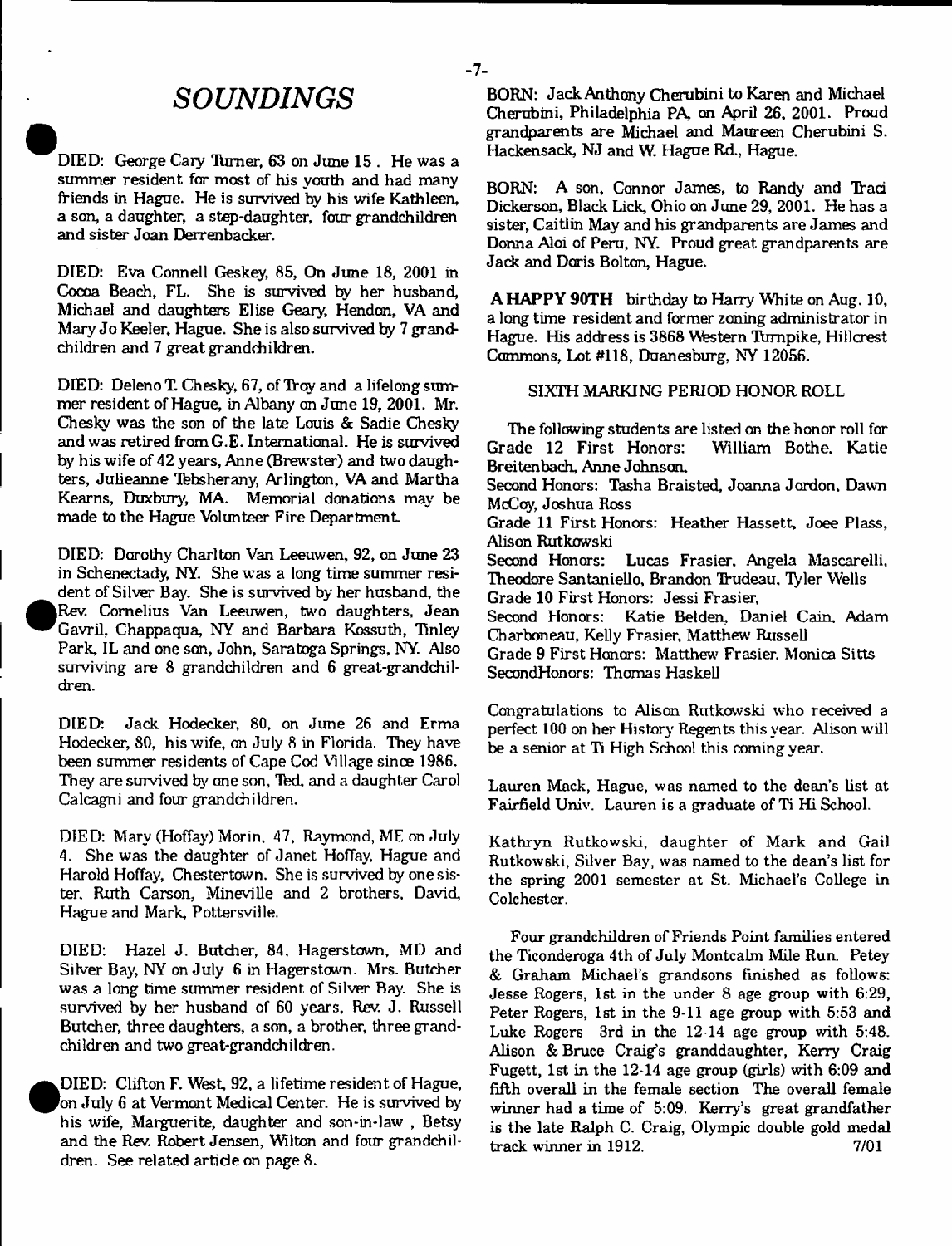Ticonderoga High School, which includes eleven students in the graduating class, celebrated its commencement exercises on June 23. Katie Breitenbach, daughter of Debbie and John Breitenbach, Jr., Silver Bay was the valedictorian of the class. Not only was she the top student, she was also awarded 17 top prizes, including Harvey Moses Educational Award; Mary Beste Scholarship; Ticonderoga Elks Youth Leadership award; Knights of Columbus Award for excellence in Spanish; Richard J. Moore Memorial Award in Math; Kiwanis Club Scholarship for leadership and service; James McHugh Memorial Award; Delano Prize for excellence in scholarship; Marc Barber Memorial Award; James M Lonergan Scholarship award; Stephen H. P. Pell Memorial Award; Robert F. Cunningham Key Club Award; The Soroptimist Club Award; the Robert C. Byrd Honors Scholarship; The Deo Colburn Scholarship; The American Legion Auxiliary Award for excellence in English; the Directors Award forExcellence in Choral Music. Katie is planning to attend Bucknell Univ. To get a good look at this phenonemon, check her out at The Island View Cafe, where she greets everyone with a smile. Other Hague students that are to be congratulated also are: Harvey H. Moses Educational Award to Anne Johnson: Mary Beste Scholarship to William Bothe, Tasha Braisted, Anne Johnson, Dawn McCoy, Josh Plass; Emma S. Ferguson Award sponsored by Fort Ticonderoga Chapter #332 Order of Easter Star for outstanding achievement at Yandon Dillon Education Center, Donald Smith, Jr.; Mary Keogh Paniccia Memorial Price for Excellence in Vocational Education to Ryan Lawrence; Crary Scholarships to deserving students residing in Essex and Warren Counties to Dawn McCoy; John C. Dreimiller Award for Excellence in Participation in Government, Josh Plass; Gunning Agency Improvement awards, Joanna Jordon; Craig Laslow Art award, William Bothe; Ticonderoga Fire Dept. Ladies Auxiliary Award and the the Gwendolyn Phelan integrity Award to Tasha Braisted; Stephen J. Potter Education award to Josh Plass.

Other members of the graduating class not listed above include Paul Barber, Amy Crawford, Gregory Fitzgerald, Jason Mott.

CONGRATULATIONS TO ALL OF YOU AND OUR BEST WISHES FOR A WONDERFUL FUTURE.

#### NEW YORK STATE SAFE BOATING COURSE

Carol and Marty Brown will be teaching the NYS Safe Boating Course beginning Aug. 6 through the 10th. Classes will be held at the Community Center from 10AM-12 noon each day.

By the year 2004 every person, no matter the age will be required to be certified in order to drive a PWC. As of now all those from 10 through 18 must be certified to drive any motorized boat. For info. call 543-6403.

Clifton West was one of those people who was known by everyone and yet we know very little about him. We know he was bom in Hague on Aug. 26, 1908 to Burton and Elizabeth (Clifton) West. His grandfather was the first proprietor of The Island Harbor House which was operated by the Clifton family through the third generation.

Clifton was an only child and was raised on the West farm on West Hague Road (now the Robinson property). His mother ran the farm as a boarding house, taking in many tourists.

Clifton was a story teller. Fortunately for us, he took great pains to write these stories for future generations. We now know about gathering maple syrup, logging, early plowing, early "likker" runs, farming, early settlers, noted people who vacationed in Hague, and the stories go on and on.

Clifton was a devoted father and grandfather. He told me many stories about his grandchildren, all of whom filled him with pride with their accomplishments. He told me once that everyone in his family had been a valedictorian of his/her high school class. Clifton was the first valedictorian from the Hague High School. His wife Marguerite, son Clifton Jr. and daughter, Betsy, all graduated first in their classes from Hague High School and he said with a twinkle in his eye that all his grandchildren were valedictorians also. They were all hometaught and graduated in a class of one!!

For the past several years Clifton had a great deal of trouble walking. This, however, did not keep him from walking from his home next door to the Community Center to spend countless hours in the museum, researching, organizing and talking to visitors. He was appointed town historian in 1978 and took great pride in his position. Most of his hours were vol-

unteer. He had a severe hearing disability, but he really enjoyed people and seemed quite willing to communicate, in spite of his hardship.

Clifton was looking forward with great eagerness to the return of the Lake George monster to Hague. He had many stories to tell about the monster, since he knew its originator. The Hague Hoax Fest Committee was devastated when we got the news that he had died just a day before the big event. We had plans for him to be an honored guest in the parade. The day was so successful that we know he must have been looking down on us and smiling.

The town of Hague has lost a truly dedicated man and we will all miss him. . . djh

*An angel wrote: Many people will walk in and out aoaf^± your life, but only true friends will leaave footprints your heart*

*To handle yourself, use your head; to handle others, use your heart.* 7/01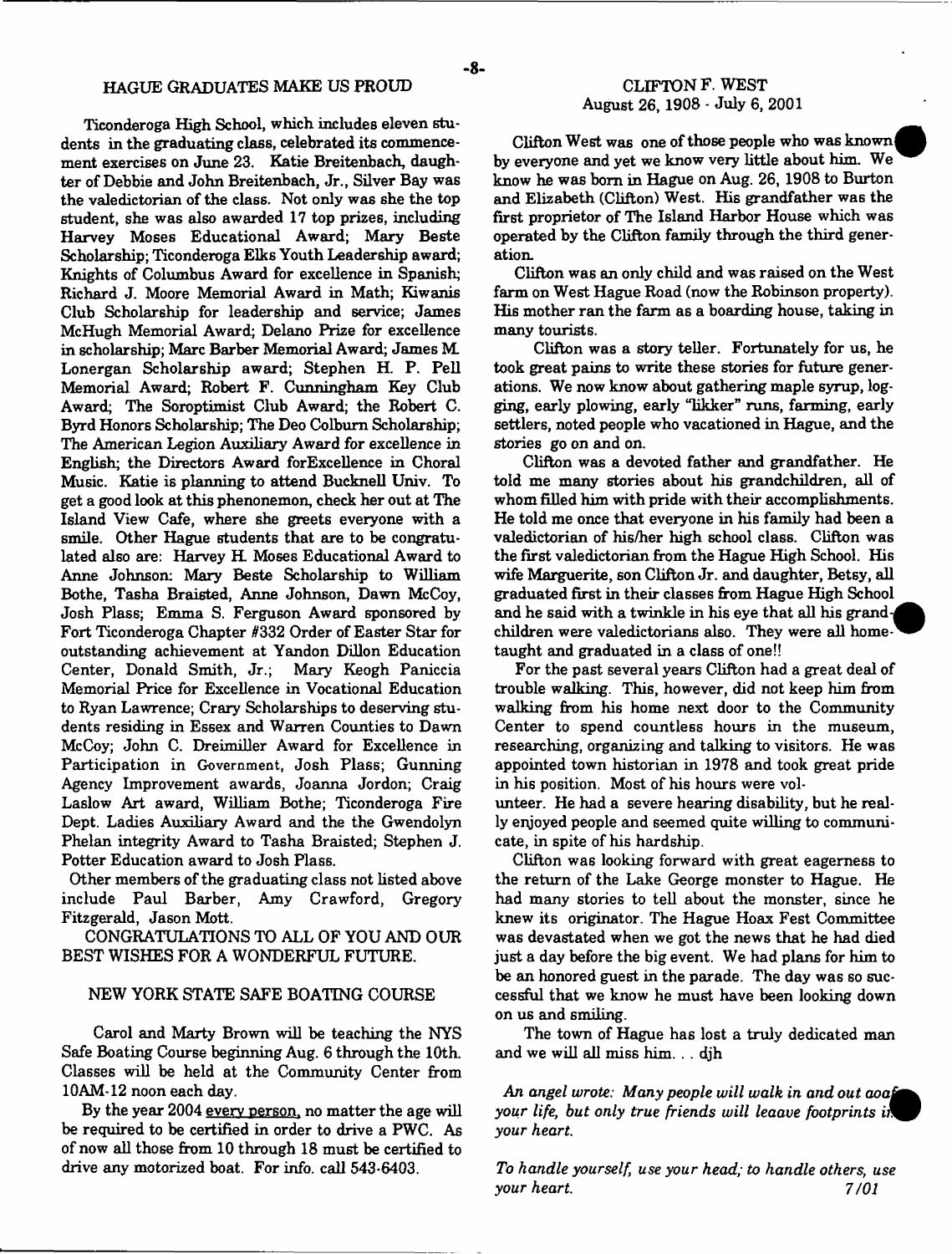#### TOWN OF HAGUE COMPREHENSIVE FLAN EXECUTIVE SUMMARY

The Town of Hague is nearing completion of a new Comprehensive Plan, its first in more than 25 years. The Hague Comprehensive Plan was prepared over a one year period beginning in August 2000. The Plan was prepared by a committee appointed by the Town Board consisting of a cross-section of residents, including members of the town, planning and zoning boards. The Committee was assisted by a planning consultant, The Chazen Companies of Glens Falls.

The purpose of the Comprehensive Plan is to set forth a vision for the future of Hague. It addresses the questions, "What do we want Hague to be like in 20 years and how do we achieve that vision?" In order to understand what the residents of Hague, both seasonal and year-round, want the Town to be like, the Committee held several well attended public meetings at the outset of the planning process. The dialogue from these meetings was supplemented by comments and input from Town residents throughout the course of Plan preparation.

In considering these questions the Committee was faced with two differing visions of Hague's future. One vision can be summarized as "Hague is perfect right now, leave things as they are." This opinion ws most frequently expressed by seasonal residents who spend the summer months in Town and value the quiet lifestyle and unspoiled natural beauty of the area. The second vision favored some level of new development in the Town, either oriented towards tourists or towards other forms of new business. This opinion was most frequently expressed by year round residents who either earn a living in Town, or desire to do so.

It should be emphasized that there is a broad overlap between these points of view, both in terms of the nature of the person holding the opinion and in the degree of development considered acceptable. However, on several points nearly everyone agreed, in particular that Hague should not become a tourist destination on the scale of Lake George, or even Bolton Landing. Those that favored growth were nearly unanimous in their desire to allow only limited small scale and compatible development. Also, every agreed that protection of Lake George water quality was of paramount importance.

As well as considering these competing visions in formulating the Plan, the Committee collected and analyzed a great deal of information about the Town. Highlights of these data, which influenced the direction of the Plan, include the following:

Hague has historically been a tourist destination. Many years ago the hamlet functioned as a complete downtown, with stores and even a bowling alley. Changing vacation and work patterns led to the downsizing of the downtown. However, the Town is still a major tourist resort, and there appears to be an unmet demand for lodging facilities.

• With the exception of logging, other forms of industry (such as graphite mining) have departed from Hague. Most jobs for residents are found outside of the Town, for example in Ticonderoga or Glens Falls. Similarly there are few services in the Town. The number of young people in Hague has declined dramatically in the last twenty years; at the same time, Hague is the fastest growing town in Warren County.

• The Town's population about doubles in the summer months. The trend towards seasonal ownership has driven up lakefront land values, making it harder for year-round residents to afford such property. Land values off the lakefront have remained more affordable.

• The pending construction of a sewage treatment plant in the

hamlet will address environmental issues and provide opportunities for new development.

\* Natural resources significantly oonstrain opportunities for new development, especially outside of the hamlet and along main roads.

Considering these factors, the Committee has developed a Plan that emphasizes improving the appearance of an concentrating new development in the hamlet, while leaving most of the remainder of the Town "as is". This strategy recognizes the need to provide opportunities for new development for those who live and work in Hague while protecting the natu ral beauty and resources that make Hague so special. The plan sets forth a vision for a hamlet that is upgraded in appearance and infrastructure and that will attract new development. At the same time the Plan contains recommendations to enhance protection of the Town's natural resources. The Plan also contains recommendations addressing housing and service issues and encouraging compatible hoe-based businesses.

The Plan contains more than 50 specific recommendations. The major recommendations of the Plan are as follows

\* Engage in a program to upgrade the appearance and infra structure of the primary hamlet. This will include acquiring additional land for parking, installing a sewer, and improving sidewalks, signage and building facades.

\* Encourage tourism by participating in regional tourism initiatives. Allow a higher density of tourist accommodations within the primary hamlet.

• Assist the creation of new business within the primary ham let through loans and other mechanisms.

\* Amend the zoning ordinance to allow a broader array of carefully regulated home businesses.

• Amend the zoning ordinance to provide additional review and regulation of development on steep slopes, along streams and the Lake George waterfront.

• Amend the zoning ordinance to provide opportunities for affordable and senior citizen housing.

Expand walking and snowmobile trails in the Town.

• Hold a Town-wide clean-up day and engage in other efforts to improve the appearance of the Town.

For each recommendation, the plan details the entity responsible for implementation, a priority and a first "to do" step to accomplish the objective. The adoption of the plan by the Town Board and the Planning Board will provide policy direction and a large slate of opportunities for townspeople to become involved in improving Hague for years to come.

The Town of Hague Comprehensive Plan Committee will hold a public informational meeting on the draft Hague Comprehensive Plan on Tuesday, Aug. 21 at 7PM in the Community Center.

The plan replaces the Town's current plan, which dates from the 1970's. It contains a number of recommendations for improving the appearance and economivitality of the primary hamlet, while protecting the natural resources and beauty for which Hague is known.

A copy of the Plan's Executive Summary may be obtained from the Town Clerk. A limited number of copies of the Plan will also be available from the Town Clerk beginning August 1. Persons with questions may contact the Chair of the Plan Committee, David Darrin, at 782--1320, or planning consultant Stuart Mesinger at 812-0513. 7/01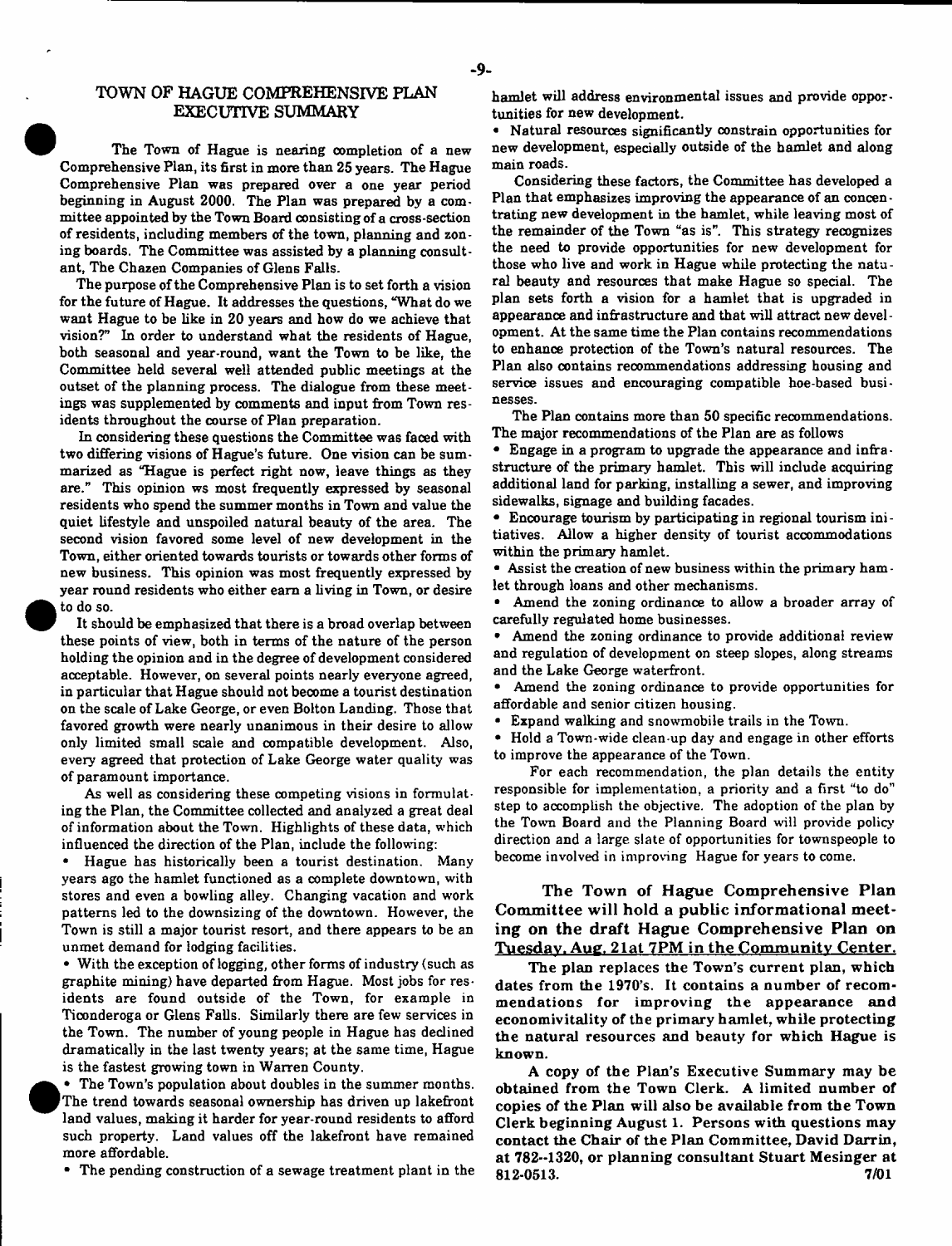## **HANGING BASKETS & FLOWER BOX DESIGNATIONS**

**The Enhancement Committee of Hague has put the name plates on the baskets and boxes and we are posting the locations so that you may be able to find "your" basket. This list will be posted at the Community Center and the Visitors' Center also.**

**Going south from the triangle on the east side of 9N #1 In Memory of John T. Henry # In Memory of John Warren #3 In Memory of Charles R. Barton Jr. Going south from the triangle on west side of 9N #1 In honor of Maureen Garrison #2 In Memory of Robert Rypkema Going north from the triangle on east side of 9N Southeast flower box In Memory ol Bob Hoyt In Memory of Curt Jordon In Memory of Bill Foster Northeast flower box In Memory of Esther & Jim Belden In Memory of Betty Burford Going north from the triangle on west side of 9N Northwest flower box In honor of Janice Belden In memory of Ann Denise Ward In honor of Ursula Montbriand Southwest flower box In memory of Ann Denise Ward Green Acres Camp Site In memory of Helen Cole Darrin Park South big planter North big planter Baskets - going north from triangle on west side of 9N #1 In** #2 In Memory of AI Van Sleet #3 In Memory of Ray and Marge Laundree **Route 8 from the triangle** #1 In Memory of Joan Lusk **#2 In #3 In** #4 In Memory of Ann Denise Ward **#5 In #6 In #7 In #8** In Memory of John Muehleisen<br>**#9** In Memory of Edna and Joseph Malloy **#9 In** #10 **In Memory of Bertha Crabbs**<br>#11 **In Memory of Harold Brown #11 In** #12 In Memory of Sunny Jack Bambach **#!3 In #14 In #15 In** #16 **In Memory of Howard and Dorothy Engler** #17 In Memory of Joseph DeFelice **#18 In**

**OSTEOPOROSIS EXERCISE CLASS is held weekly on Tuesdays from 1:30-2:30PM in the Moses Ludington Hospital Cafeteria. No fee.**

**FIBROMYALGIA Support Group meets in the hospital cafeteria at 1:30-3:30 the first Monday of every month. Mark your calendar for August 6.**

#### EARLY LIFE ON THE WEST FARM A COUNTRY BOARDING HOUSE By Clifton West

The following is excerpted from papers written by the' late Clifton West. We thought you might find some of the early history of Hague interesting.

"On the Farm we had several guests who merit special attention so I will devote space to tell about them.

"Miss Ida E. Wtnne first came to the farm in 1892. By 1925 she had spent 25 years teaching math in Albany High School. She started me reading at an early age, so by the time I was eight I could read and understand the daily papers. Her efforts to teach me the rudiments of geometry in later years were not too successful. She and a companion, Miss Russ, always came up after school closed in June and stayed until Labor Day. They spent much of their time reading, rocking on the porch, playing cribbage and swinging in their hammocks. I still have their hammocks which were Navy surplus from World War I.

"Professor Christopher Webb came to the farm in 1911, but his name was Wiberzahl at that time. During World War I many people of German lineage changed their names to Americanize them. He chose to become Webb as it did not sound Teutonic. He taught ancient history in Columbia University. He could make history interesting. He spent hours telling the story of the Odyssey by installments to an audience of two, his son and me. He was a Physical Culturist and liked to bathe in the cold swimming hole. One time the two old maid teachers were walking near the brook when he was enjoying a dip au natural. They did not recover from the shock for several days.

"Mrs. Jesse Meyroitz came to the farm first in 1892, 15 years before dad and mother went there. She continued to return until 1920. She seemed to be quite affluent and could afford to pay for extras, like a box stove well supplied with fuel in her room and paying Mother to read books to her and having her meals brought to her room. In later years she seldom left her room but always wanted a fire in the stove regardless of the outside temperature. I was paid to replenish the fuel supply daily. She was a good pianist and played classical music. We never knew where she spent the winter but one annual job mother had was exterminating the bed bugs from the mattress and room after she left. I still have her spoon which she always used on the farm. It is engraved "Lake Placid Club".

.... "Prohibition was in force then and the doctor had to make his own booze He could buy alcohol and I gathered berries from the pasture juniper bushes so he made up his own version of "bathtub gin". He paid ten dollars a gallon when it was for medicinal uses. He treated the other men so it became somewhat of an expensive hobby. Then he conceived the idea of making alcohol. That meant buying a still, so spent \$22.00 and had a small glass one sent up from New York City. The cooking retort were of Pyrex glass and all tubing of rubber. Set up in a back room, it was an object of interest when it was working. I can still see the alcohol drip, drip, dripping from the "worm", like sap from a maple tree. Preliminary to the distilling operation the mash had to ferment in a 20 gallon crock. I cannot remember just what composed this vil smelling mixture, but we had to keep the windows open and the door closed to keep the odor from permeating the whole house. The cooking fuel was "canned heat". ...

#### - 10-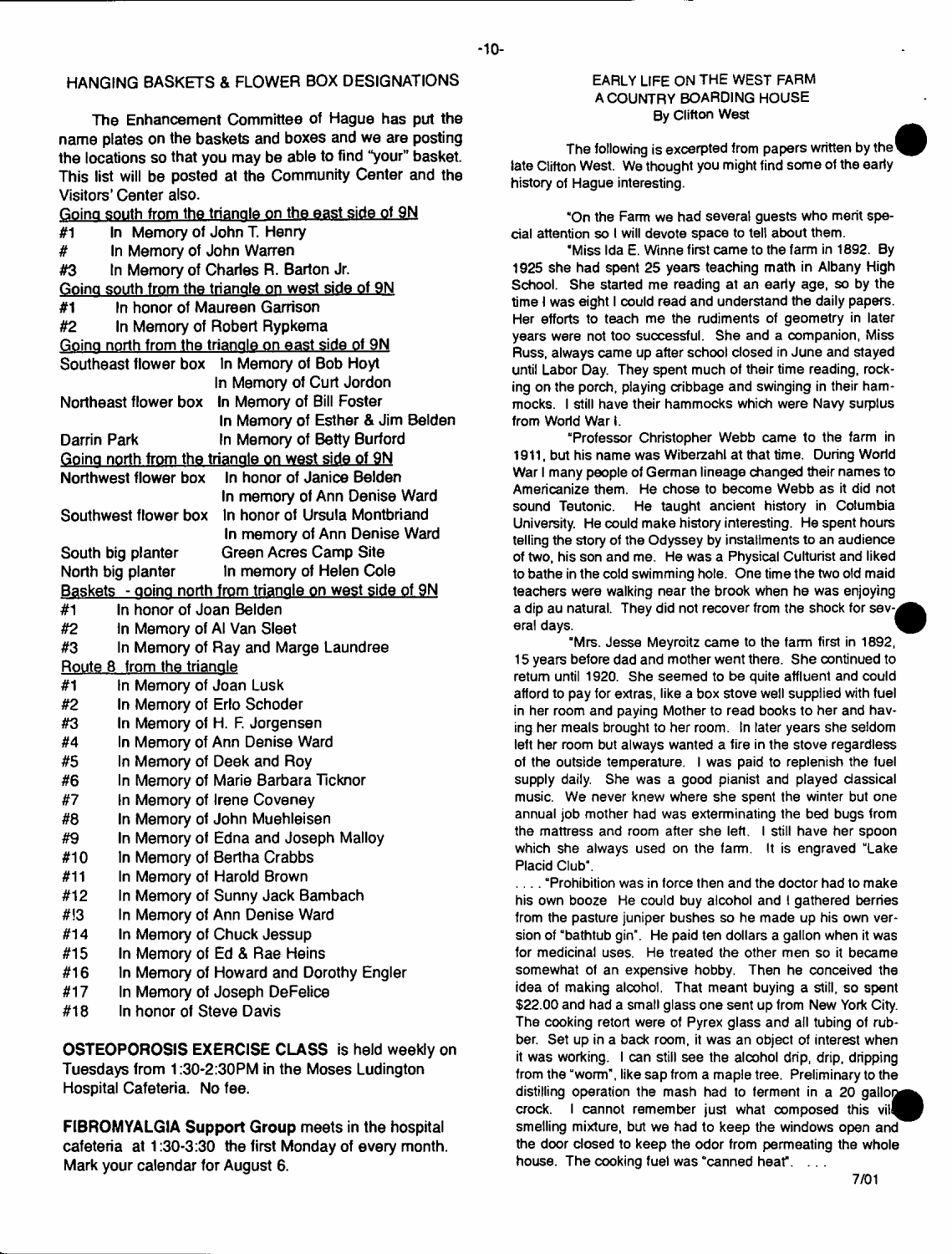• Fort Ticonderoga will present an exhibition of the most important document in U.S. history, the first printing of the Declaration of Independence. Exhibition to be held on July 20, 21 and 22, 2001. Area residents are admitted to the fort free.

• *Daniel Way: Hometown USA Revisited* explores the 1944 Look Magazine designation of Glens Falls as 'Hometown, USA" with 21st Century eyes from July 13 - Sept. 8, 2001 At the Lapham Gallery in Glens Falls . Joining this exhibition is a photo essay *Celebrate L ife,* a hooked rug exhibit. Showing concurrently with these two exhibits is *Antique B anks from the Collection ofG lens F ails N ational B ank and Thirst Company;* featuring three dozen antique mechanical and static banks. This exhibit is free and open to the public. Gallery open Mon - Sat. from 10AM-3PM. Call 798-1144 for info.

• Whrren County Fair is scheduled for Aug 9-12, 2001 in Warrensburg. Exhibits are needed for "Adult Creations" section. Open to any resident of Warren County 20 years of age or older, exhibit will include food preservation, photography, painting, folk art, needlework, ceramics, woodworking, handiwork and quilting. There is also a potpourri category. Prices to be awarded by area businesses. No charge to exhibit. Call 623-3291 or 668-4881 for info.

The Lake George Park Commission's Law Enforcement Comm, will meet on July 31 at 9AM in the Hague Community Center. The Committee will conduct a regular meeting which will include the Commission's Project Review Committee meeting on Hies, duly 31, 2001 at 10.AM at the Hague Community Center.

• Noontime "Arts Sandwiched In", free concerts in City Park, Glens Falls each Wed. at noon through Aug. 15 Sponsored by LARAC.

• King's Garden at Fort Ticonderoga is open for season. Hours are 9AM-6PM in July and Aug. Friends of Fort Ticonderoga, residents of Putnam, Hague, Crown Point, NY and Orwell and Shoreham VT receive free admission. For info, call 685--2821.

• The Ticonderoga Historical Society will be hosting the work of June Borho entitled "Adirondack Scenes" in the Harmon Art Gallery July 5 through Sept. 1, 2001. June has<br>lived in the Adirondacks for thirty years. The Harmon lived in the Adirondacks for thirty years. Gallery in the Hancock House is open to the public Wed. through Sat. from 10AM to 4PM. Information concerning the art of June Borho can be obtained by calling Steve ^Blanchard at 585-7868 or e-mail at [ths@capital.net](mailto:ths@capital.net)

• The Johnsburg Historical Society presents the 100th Anniversary Commemoration of The Adirondacks Great Stagecoach Robbery at the North Creek Railroad Depot, Sat. Aug 11, 2001 from 10AM to noon.

#### **AIRPORT GALLERY FEATURES LAKE GEORGE "QUEEN OF AMERICAN LAKES"**

*GUIDEBOAT TO LAKE GEORGE* **an exhibition of the history and legacy of Lake George will feature regional art, historic photographs and other materials chronicling Lake George leisure activities during the late 1900's and offer individuals a closer look at the environmental concerns faced by the lake and its inhabitants both today and in the future. Included in the exhibit is a 1895 Rushton "Iowa Pleasure" rowboat once used on Lake George. The exhibit is a collaboration between the Chapman Historical Museum and the Lake George Association.**

**Albany International Airport invites you to take part in the following exhibit-related programs:** *Roughing it" at Lake George.* **July 28, 2PM at the Chapman Historical IMuseum, Glens Falls. It features photos of Seneca Ray Stoddard. For info, call 793-2826 (Chapman).** *The Lake George Assoc. Floating Classroom,* **Aug. 25, 9:30AM (rain date Aug. 26) This 2-hour boat ride will explore the ecology of Lake George, the geology of the region and the quality of the lake's water. Space is limited. For reservations, please contact the Lake George Assoc, at 668-3558. For additional info, contact Sharon Bates at 242-2243.**

Allow yourself some extra time the next time you tke a **flight out of Albany or are meeting someone there. Should be very worth your while.**

#### **ISNT THIS A GREAT IDEA?**

It was brought to my attention the other day that perhaps we oould do something for the town in memory of Clifton West. Clifton lived all his life in Hague and spent many many hours, particularly after his retirement to help make Hague a better place to live. Bertha Dunsmore has suggested that a tree could be planted in his memory in the grassy area of the parking lot, near the flagpole. Since he spent so much of his time in the Community Center and walking back and forth to his house, we feel that this would be a lasting tribute to him. We could develop a small garden around the tree with a boulder and a plaque commemorating his many years of service to the community.

Here's the proposition! For all those Hague Chronicle supporters, and even those who are not, would you be willing to contribute to this project? The town agreed at its last meeting to buy a tree in his honor. It would be up to the rest of us to make a small garden around it. If you like this idea, please let Bertha (at the Community Center) know. Cantributons may be sent to Clifton West Memorial Garden, *do* Bertha Dunsmore, Community Center, Hague, NY 12836.